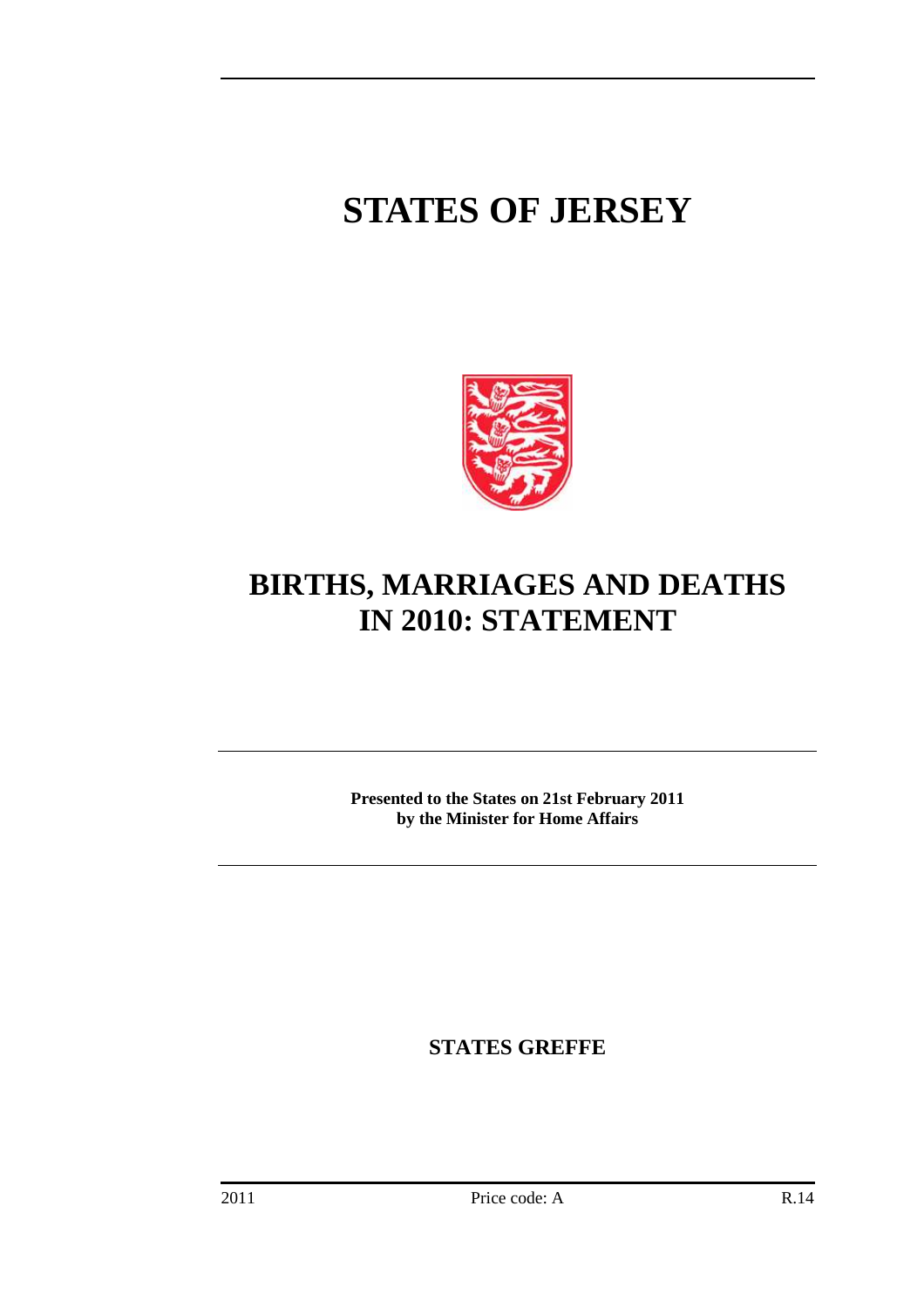## **STATEMENT AS TO THE NUMBER OF BIRTHS, MARRIAGES AND DEATHS REGISTERED IN THE 12 PARISHES OF THE ISLAND DURING 2010**

The Minister for Home Affairs presents the following statistics for the year 2010.

1. Statement as to the number of births, deaths and marriages registered in the 12 Parishes of the Island during the year 2010.

| <b>Parish</b>       | <b>Births</b>  | <b>Deaths</b> | <b>Marriages</b> |
|---------------------|----------------|---------------|------------------|
| <b>GROUVILLE</b>    | $\overline{0}$ | 21            | 20               |
| <b>ST. BRELADE</b>  | $\mathbf{1}$   | 57            | 120              |
| <b>ST. CLEMENT</b>  | $\mathbf{1}$   | 12            | 7                |
| <b>ST. HELIER</b>   | 1,190          | 576           | 263              |
| <b>ST. JOHN</b>     | 0              | 3             | 4                |
| <b>ST. LAWRENCE</b> | 1              | 14            | 11               |
| <b>ST. MARTIN</b>   | 0              | 10            | 37               |
| <b>ST. MARY</b>     | 0              | 4             | 12               |
| <b>ST. OUEN</b>     | 0              | 7             | 18               |
| <b>ST. PETER</b>    | $\mathbf{1}$   | 43            | 24               |
| <b>ST. SAVIOUR</b>  | $\overline{0}$ | 47            | 23               |
| <b>TRINITY</b>      | $\overline{0}$ | 3             | 7                |
| <b>TOTALS</b>       | 1,194          | 797           | 546              |

## NOTES:

- (i) When the various re-registrations are deducted from the official birth registrations shown above, the number of children born in the Island in 2010 was 1,066.
- (ii) There was one stillbirth in the Island in 2010.
- (iii) The number of marriages performed in the Office of the Superintendent Registrar in 2010 was 204. This was 21 more than in the previous year. A further 178 civil marriages were celebrated in Approved Premises, 4 more than in the previous year. The most popular months for marriages were September (88), July (83) and August  $(76)$ .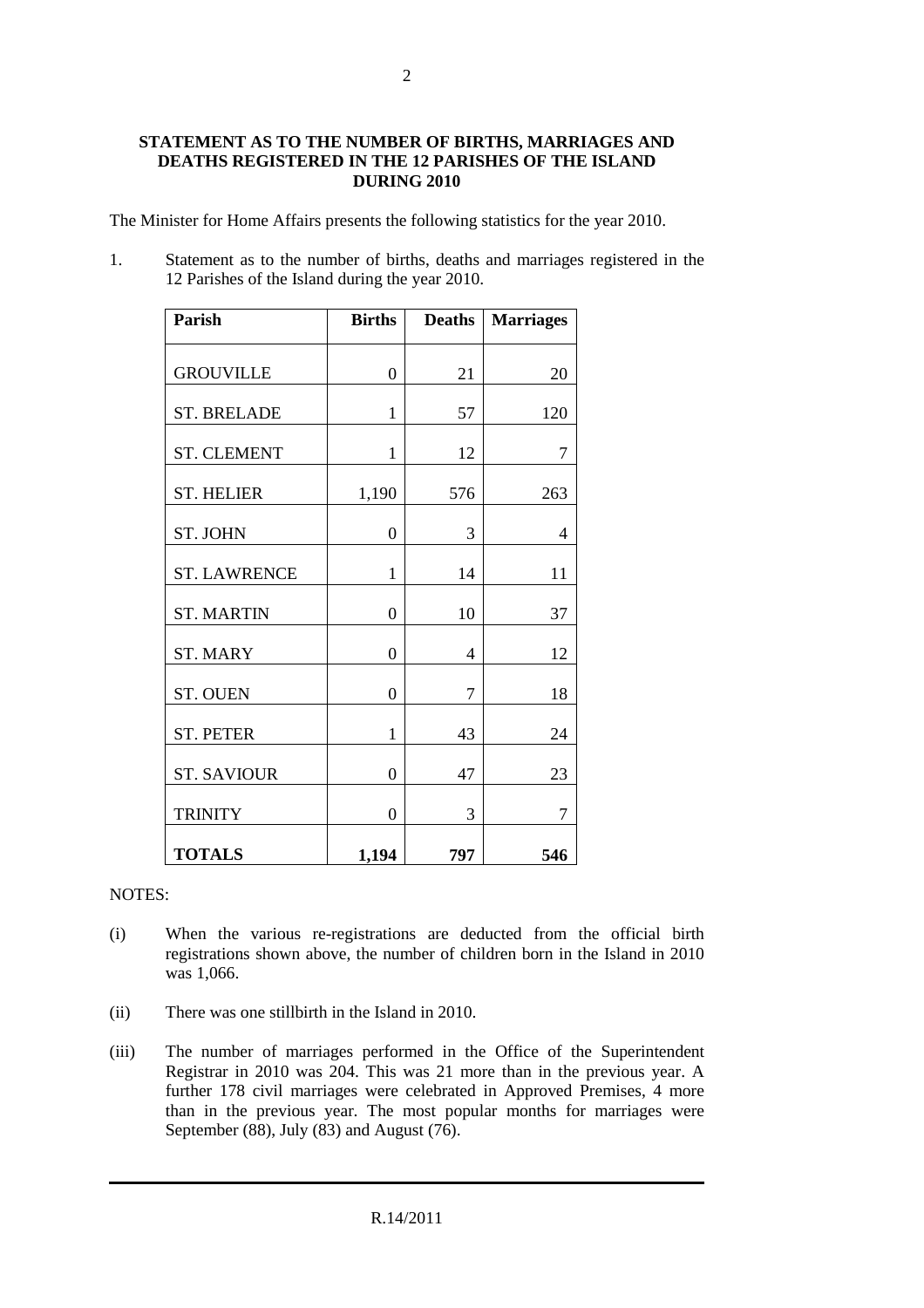- (iv) During the year, 124 couples came to the Island to be married. This is 16 less than in the previous year. The most popular month for visitors was July (26) followed by May and June (16 couples per month) and August and September (15 couples per month).
- (v) The number of deaths registered in 2010 is 39 more than in the previous year.

|               | <b>BIRTHS</b> |                 |               |                  |
|---------------|---------------|-----------------|---------------|------------------|
| <b>YEAR</b>   | A             | B               | <b>DEATHS</b> | <b>MARRIAGES</b> |
|               | <b>Births</b> | <b>Children</b> |               |                  |
|               | registered    | born            |               |                  |
| 1990          | 1,171         | 1,112           | 863           | 62               |
| 1991          | 1,135         | 1,057           | 886           | 647              |
| 1992          | 1,202         | 1,137           | 825           | 641              |
| 1993          | 1,127         | 1,057           | 947           | 536              |
| 1994          | 1,210         | 1,147           | 841           | 539              |
| 1995          | 1,214         | 1,121           | 889           | 553              |
| 1996          | 1,167         | 1,109           | 842           | 544              |
| 1997          | 1,195         | 1,100           | 800           | 805              |
| 1998          | 1,200         | 1,127           | 781           | 824              |
| 1999          | 1,175         | 1,065           | 801           | 841              |
| 2000          | 1,093         | 976             | 784           | 796              |
| 2001          | 1,061         | 973             | 784           | 664              |
| 2002          | 1,023         | 930             | 841           | 641              |
| 2003          | 1,088         | 1,005           | 760           | 632              |
| 2004          | 1,056         | 971             | 748           | 616              |
| $\sqrt{2005}$ | 1,053         | 969             | 752           | $\overline{635}$ |
| 2006          | 1,043         | 950             | 759           | 607              |
| 2007          | 1,104         | 1,030           | 707           | 586              |
| 2008          | 1,134         | 1,048           | 743           | 592              |
| 2009          | 1,169         | 1,010           | 758           | 541              |
| 2010          | 1,194         | 1,066           | 797           | 546              |

2. Table covering the period 1990 to 2010: